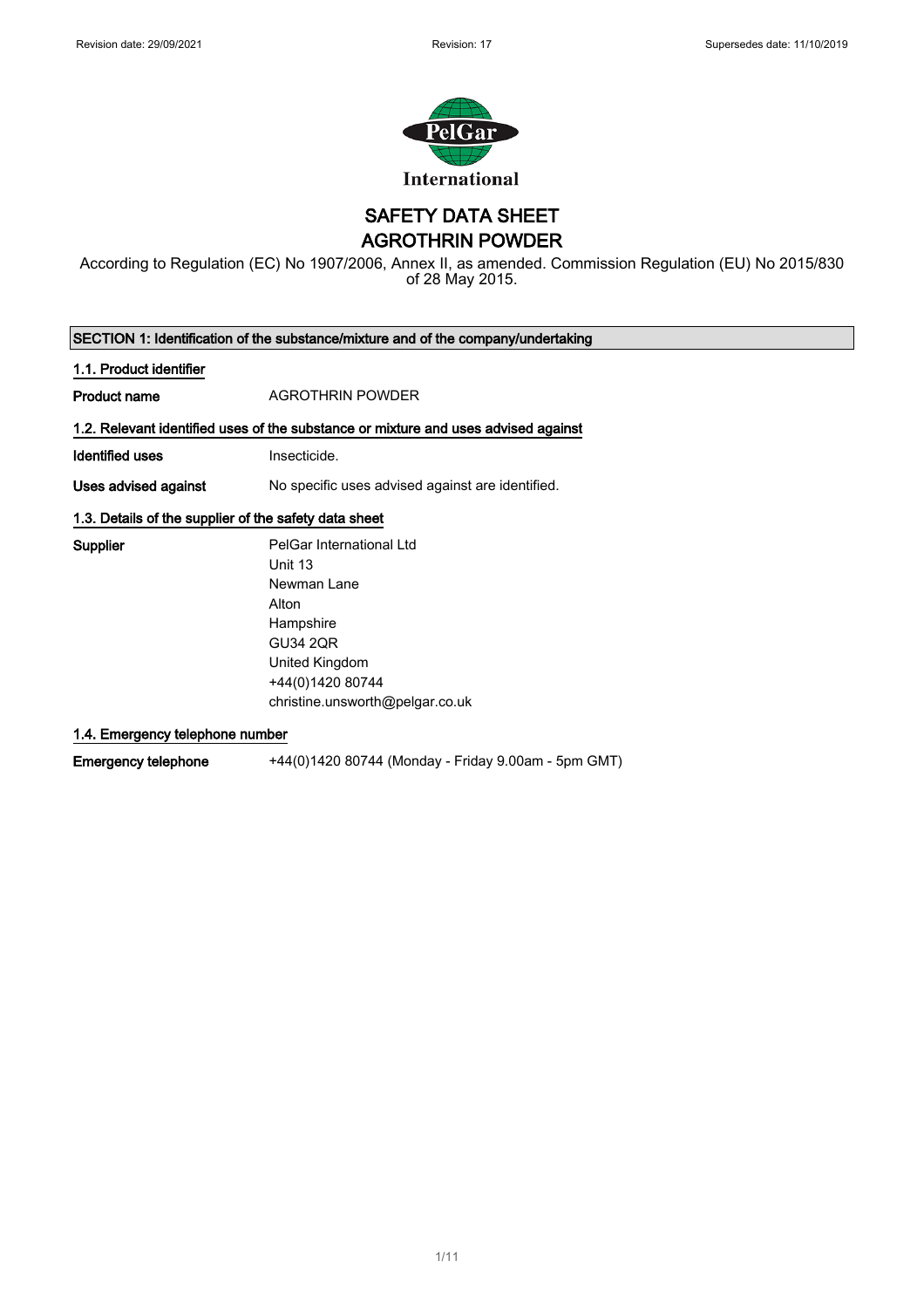| National emergency telephone Austria: +43 1 406 43 43 |                                                                         |
|-------------------------------------------------------|-------------------------------------------------------------------------|
| number                                                | Belgium: 070 245 245                                                    |
|                                                       | Bulgaria: +359 2 9154 233                                               |
|                                                       | Croatia: +3851 2348 342                                                 |
|                                                       | <b>Cyprus: 1401</b>                                                     |
|                                                       | Czech Republic: +420 224 919 293, +420 224 915 402                      |
|                                                       | Denmark: +45 8212 1212                                                  |
|                                                       | Estonia: 16662                                                          |
|                                                       | Finland: 0800 147 111                                                   |
|                                                       | France: +33 (0) 145 42 59 59                                            |
|                                                       | Germany: +44 (0)1420 80744 (9am-5pm Monday- Friday GMT)                 |
|                                                       | Greece: (0030) 2107793777                                               |
|                                                       | Hungary: +36-80-201-199                                                 |
|                                                       | Iceland: (+354) 543 1000 / 112                                          |
|                                                       | Ireland: Members of Public: +353 (01) 809 2166. (8am-10pm daily)        |
|                                                       | Ireland: Healthcare Professionals: +353 (01) 809 2566 (24 hour service) |
|                                                       | Italy: 0382-24444                                                       |
|                                                       | Latvia: +371 67042473                                                   |
|                                                       | Liechtenstein: +44 (0)1420 80744 (9am-5pm Monday- Friday GMT)           |
|                                                       | Lithuania: +370 (85) 2362052                                            |
|                                                       | Luxembourg: 8002 5500                                                   |
|                                                       | Malta: +44 (0)1420 80744 (9am-5pm Monday- Friday GMT)                   |
|                                                       | Netherlands: +31(0)30 274 8888 Healthcare Professionals only            |
|                                                       | Norway: 22 59 13 00                                                     |
|                                                       | Poland: +44 (0)1420 80744 (9am-5pm Monday- Friday GMT)                  |
|                                                       | Portugal: +351 800 250 250                                              |
|                                                       | Romania: +40213183606                                                   |
|                                                       | Slovakia: +421 2 5477 4166                                              |
|                                                       | Slovenia: 112                                                           |
|                                                       | Spain: +34 91 562 04 20                                                 |
|                                                       | Sweden: 112 - Begär Giftinformation                                     |

### SECTION 2: Hazards identification

| 2.1. Classification of the substance or mixture |                                                                                                                                                        |
|-------------------------------------------------|--------------------------------------------------------------------------------------------------------------------------------------------------------|
| Classification (EC 1272/2008)                   |                                                                                                                                                        |
| <b>Physical hazards</b>                         | Not Classified                                                                                                                                         |
| <b>Health hazards</b>                           | Not Classified                                                                                                                                         |
| <b>Environmental hazards</b>                    | Aquatic Acute 1 - H400 Aquatic Chronic 1 - H410                                                                                                        |
| Human health                                    | Not classified as hazardous                                                                                                                            |
| Environmental                                   | The product contains a substance which is very toxic to aquatic organisms and which may<br>cause long-term adverse effects in the aquatic environment. |
| 2.2. Label elements                             |                                                                                                                                                        |
| Hazard pictograms                               |                                                                                                                                                        |



Signal word Warning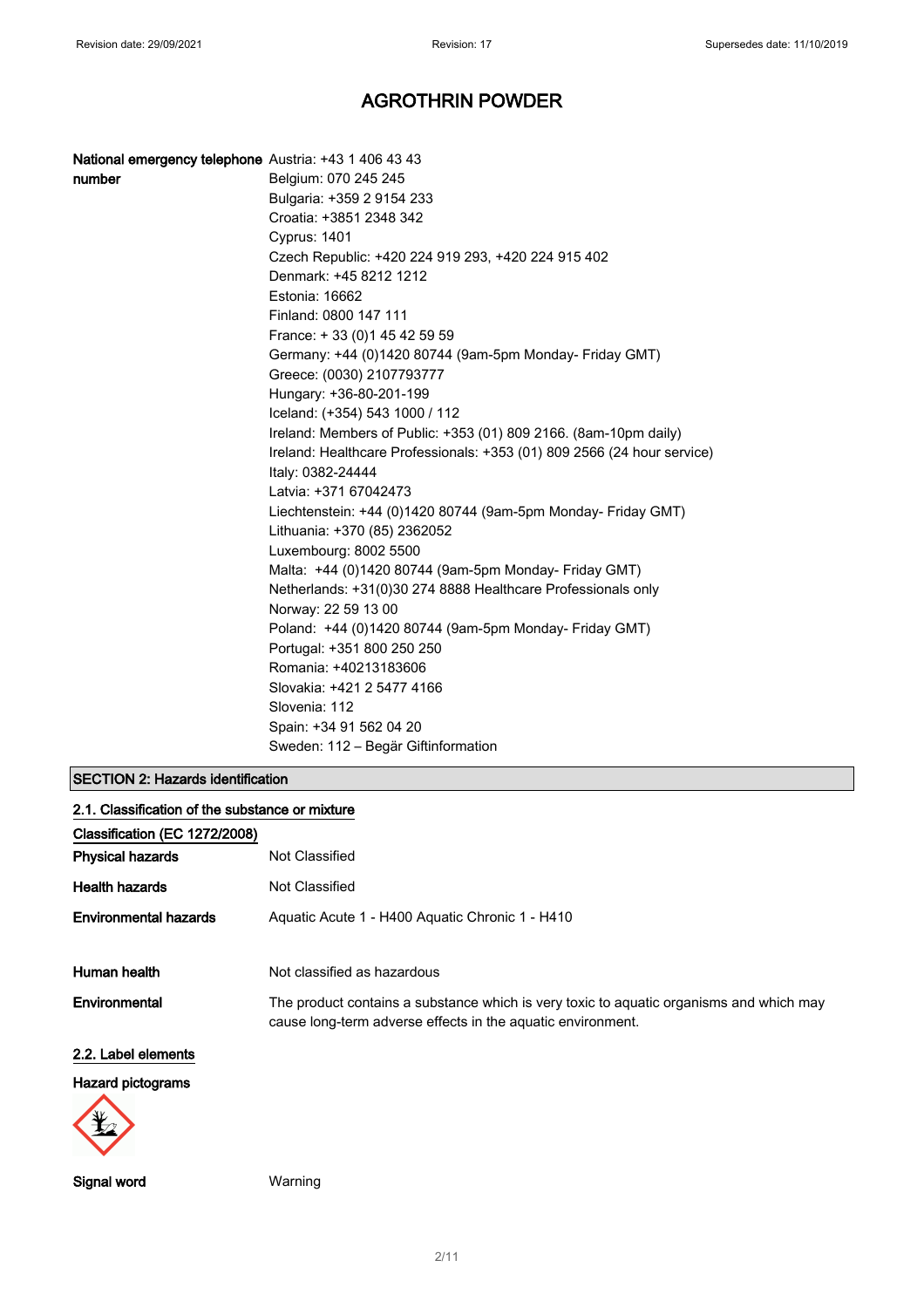| <b>Hazard statements</b>          | EUH208 Contains Pyrethrum 50% Pale Extract (Chrysanthemum cinerariaefolium extract in<br>Petroleum Distillates - from open and mature flowers of Tanacetum cinerariifolium obtained<br>with supercritical carbondioxide). May produce an allergic reaction.<br>H410 Very toxic to aquatic life with long lasting effects. |
|-----------------------------------|---------------------------------------------------------------------------------------------------------------------------------------------------------------------------------------------------------------------------------------------------------------------------------------------------------------------------|
| <b>Precautionary statements</b>   | P273 Avoid release to the environment.<br>P280 Wear protective gloves.<br>P391 Collect spillage.<br>P501 Dispose of contents/ container in accordance with national regulations.                                                                                                                                          |
| Supplemental label<br>information | EUH 208 Contains Chrysanthemum Cinerariaefolium extract. May produce an allergic<br>reaction.                                                                                                                                                                                                                             |
| UFI                               | UFI: 9V90-301W-V00J-GTJV                                                                                                                                                                                                                                                                                                  |

### 2.3. Other hazards

This product does not contain any substances classified as PBT or vPvB.

|  | SECTION 3: Composition/information on ingredients |  |
|--|---------------------------------------------------|--|
|--|---------------------------------------------------|--|

### 3.2. Mixtures

| PIPERONYL BUTOXIDE                                            |                           | $1 - 5%$ |
|---------------------------------------------------------------|---------------------------|----------|
| CAS number: 51-03-6                                           | EC number: 200-076-7      |          |
| M factor (Acute) = $1$                                        | M factor (Chronic) = $1$  |          |
| Classification                                                |                           |          |
| Aquatic Acute 1 - H400                                        |                           |          |
| Aquatic Chronic 1 - H410                                      |                           |          |
| Pyrethrum 50% Pale Extract (Chrysanthemum                     |                           | 0.25%    |
| cinerariaefolium extract in Petroleum Distillates - from open |                           |          |
| and mature flowers of Tanacetum cinerariifolium obtained      |                           |          |
| with supercritical carbondioxide)                             |                           |          |
| CAS number: 89997-63-7                                        | EC number: 289-699-3      |          |
| M factor (Acute) = $100$                                      | M factor (Chronic) = 100  |          |
| Classification                                                |                           |          |
| Acute Tox. 4 - H302                                           |                           |          |
| <b>Acute Tox. 4 - H332</b>                                    |                           |          |
| Skin Sens. 1B - H317                                          |                           |          |
| Asp. Tox. 1 - H304                                            |                           |          |
| Aquatic Acute 1 - H400                                        |                           |          |
| Aquatic Chronic 1 - H410                                      |                           |          |
| <b>BUTYLATED HYDROXY TOLUENE (BHT)</b>                        |                           | 1%       |
| CAS number: 128-37-0                                          | EC number: 204-881-4      |          |
| M factor (Acute) = $10$                                       | M factor (Chronic) = $10$ |          |
|                                                               |                           |          |
| Classification                                                |                           |          |
| Aquatic Acute 1 - H400                                        |                           |          |
| Aquatic Chronic 1 - H410                                      |                           |          |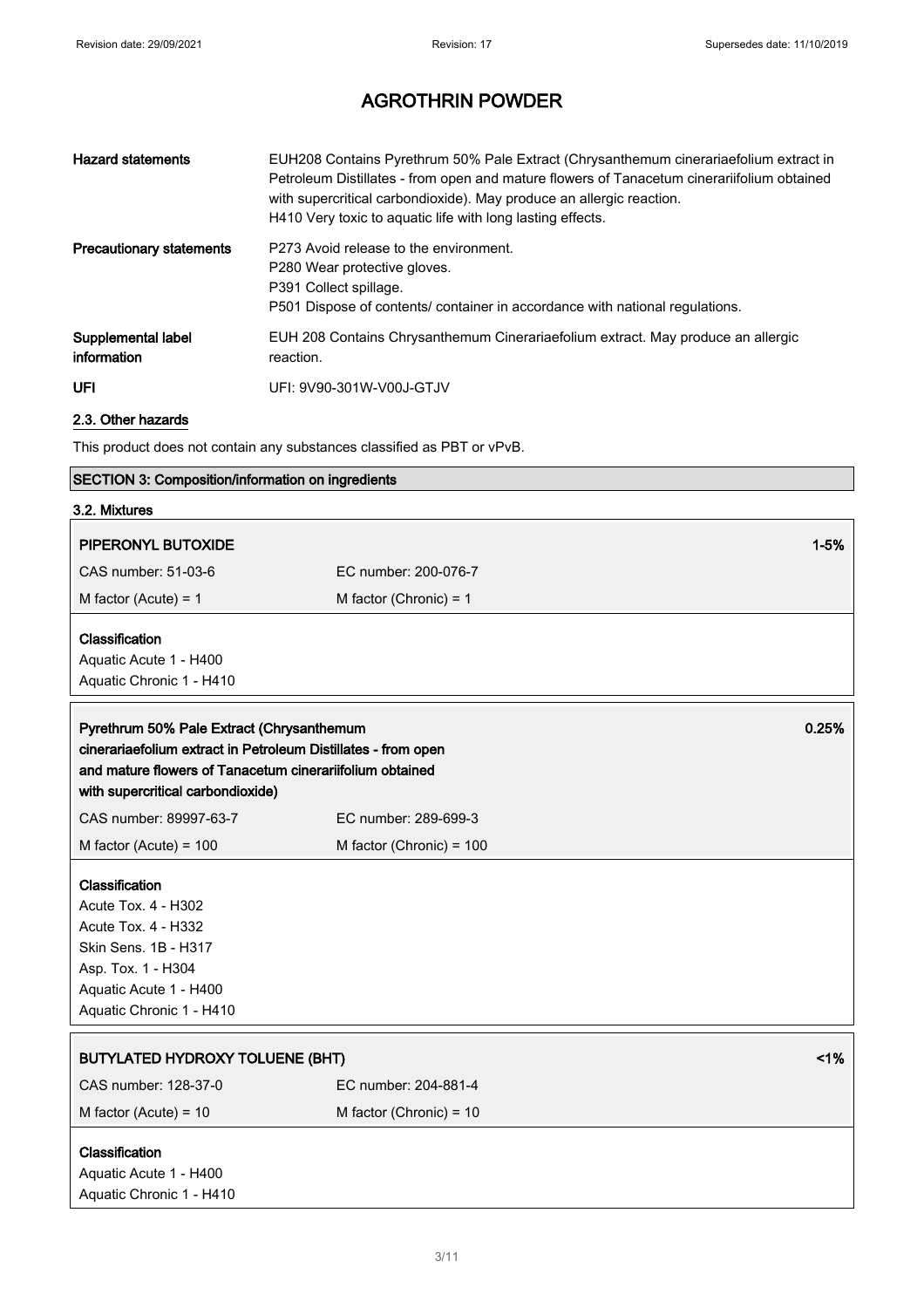The full text for all hazard statements is displayed in Section 16.

### SECTION 4: First aid measures

| 4.1. Description of first aid measures                           |                                                                                                                                                                                                                                                                                                                                                                                                                                                                        |  |
|------------------------------------------------------------------|------------------------------------------------------------------------------------------------------------------------------------------------------------------------------------------------------------------------------------------------------------------------------------------------------------------------------------------------------------------------------------------------------------------------------------------------------------------------|--|
| <b>General information</b>                                       | If in doubt, get medical attention promptly. Show this Safety Data Sheet to the medical<br>personnel.                                                                                                                                                                                                                                                                                                                                                                  |  |
| Inhalation                                                       | Move affected person to fresh air and keep warm and at rest in a position comfortable for<br>breathing. Loosen tight clothing such as collar, tie or belt. Get medical attention if symptoms<br>are severe or persist.                                                                                                                                                                                                                                                 |  |
| Ingestion                                                        | Rinse mouth thoroughly with water. Get medical advice/attention if you feel unwell. Do not<br>induce vomiting unless under the direction of medical personnel.                                                                                                                                                                                                                                                                                                         |  |
| <b>Skin contact</b>                                              | Rinse with water.                                                                                                                                                                                                                                                                                                                                                                                                                                                      |  |
| Eye contact                                                      | Remove any contact lenses and open eyelids wide apart. Rinse with water. Get medical<br>attention if any discomfort continues.                                                                                                                                                                                                                                                                                                                                         |  |
| <b>Protection of first aiders</b>                                | First aid personnel should wear appropriate protective equipment during any rescue.                                                                                                                                                                                                                                                                                                                                                                                    |  |
| 4.2. Most important symptoms and effects, both acute and delayed |                                                                                                                                                                                                                                                                                                                                                                                                                                                                        |  |
| <b>General information</b>                                       | The severity of the symptoms described will vary dependent on the concentration and the<br>length of exposure.                                                                                                                                                                                                                                                                                                                                                         |  |
| Inhalation                                                       | No specific symptoms known.                                                                                                                                                                                                                                                                                                                                                                                                                                            |  |
| Ingestion                                                        | No specific symptoms known.                                                                                                                                                                                                                                                                                                                                                                                                                                            |  |
| Skin contact                                                     | Prolonged contact may cause dryness of the skin.                                                                                                                                                                                                                                                                                                                                                                                                                       |  |
| Eye contact                                                      | No specific symptoms known. May be slightly irritating to eyes.                                                                                                                                                                                                                                                                                                                                                                                                        |  |
|                                                                  | 4.3. Indication of any immediate medical attention and special treatment needed                                                                                                                                                                                                                                                                                                                                                                                        |  |
| Notes for the doctor                                             | Treat symptomatically.                                                                                                                                                                                                                                                                                                                                                                                                                                                 |  |
| <b>SECTION 5: Firefighting measures</b>                          |                                                                                                                                                                                                                                                                                                                                                                                                                                                                        |  |
| 5.1. Extinguishing media                                         |                                                                                                                                                                                                                                                                                                                                                                                                                                                                        |  |
| Suitable extinguishing media                                     | The product is not flammable. Extinguish with alcohol-resistant foam, carbon dioxide, dry<br>powder or water fog. Use fire-extinguishing media suitable for the surrounding fire.                                                                                                                                                                                                                                                                                      |  |
| Unsuitable extinguishing<br>media                                | Do not use water jet as an extinguisher, as this will spread the fire.                                                                                                                                                                                                                                                                                                                                                                                                 |  |
| 5.2. Special hazards arising from the substance or mixture       |                                                                                                                                                                                                                                                                                                                                                                                                                                                                        |  |
| Specific hazards                                                 | None known.                                                                                                                                                                                                                                                                                                                                                                                                                                                            |  |
| <b>Hazardous combustion</b><br>products                          | Thermal decomposition or combustion products may include the following substances:<br>Harmful gases or vapours.                                                                                                                                                                                                                                                                                                                                                        |  |
| 5.3. Advice for firefighters                                     |                                                                                                                                                                                                                                                                                                                                                                                                                                                                        |  |
| Protective actions during<br>firefighting                        | Avoid breathing fire gases or vapours. Evacuate area. Cool containers exposed to heat with<br>water spray and remove them from the fire area if it can be done without risk. Cool containers<br>exposed to flames with water until well after the fire is out. Avoid discharge to the aquatic<br>environment. Control run-off water by containing and keeping it out of sewers and<br>watercourses. If risk of water pollution occurs, notify appropriate authorities. |  |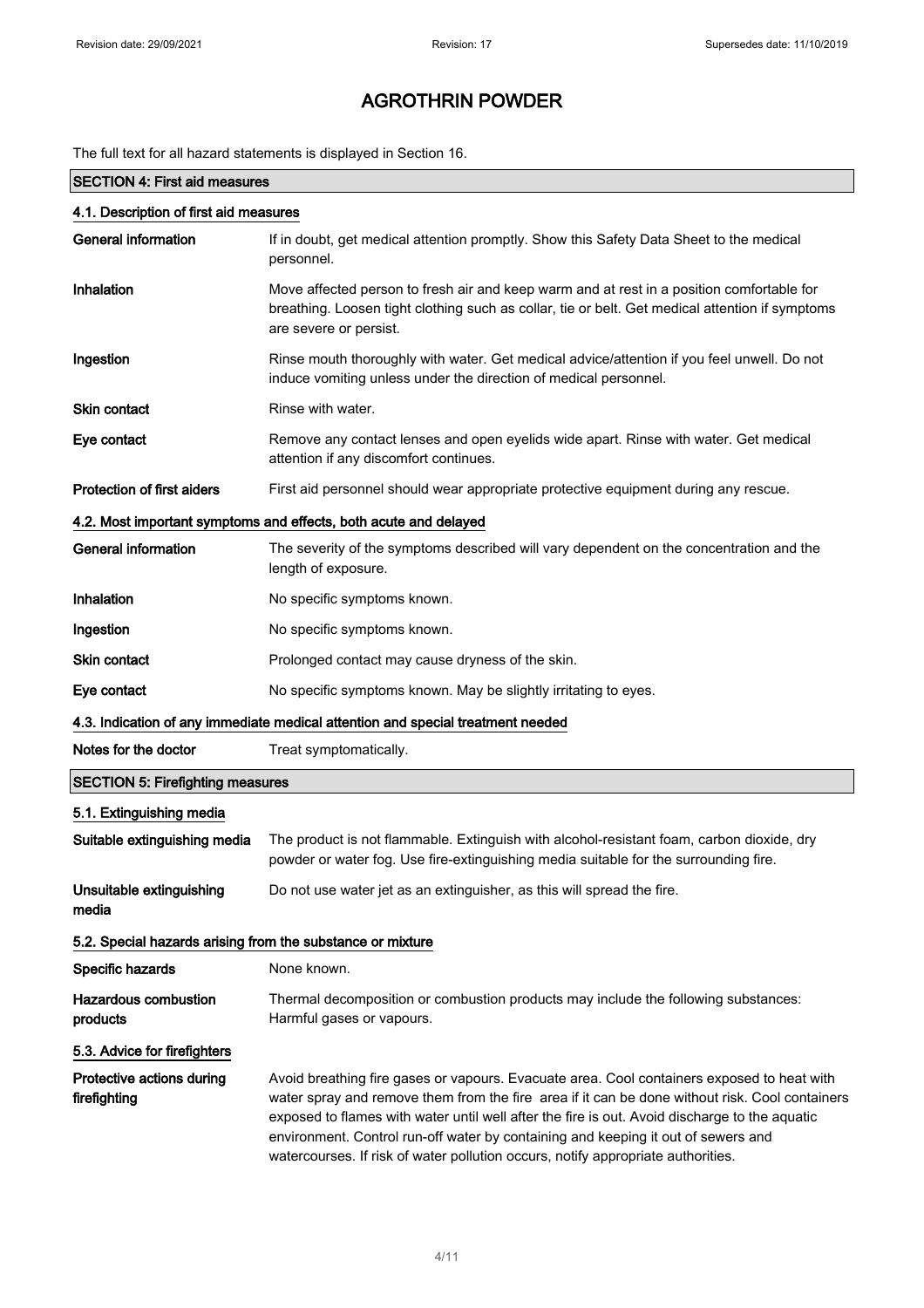| Special protective equipment<br>for firefighters          | Wear positive-pressure self-contained breathing apparatus (SCBA) and appropriate protective<br>clothing. Firefighter's clothing conforming to European standard EN469 (including helmets,<br>protective boots and gloves) will provide a basic level of protection for chemical incidents.                                                                                                                                                                                                              |
|-----------------------------------------------------------|---------------------------------------------------------------------------------------------------------------------------------------------------------------------------------------------------------------------------------------------------------------------------------------------------------------------------------------------------------------------------------------------------------------------------------------------------------------------------------------------------------|
| <b>SECTION 6: Accidental release measures</b>             |                                                                                                                                                                                                                                                                                                                                                                                                                                                                                                         |
|                                                           | 6.1. Personal precautions, protective equipment and emergency procedures                                                                                                                                                                                                                                                                                                                                                                                                                                |
| <b>Personal precautions</b>                               | Wear protective clothing as described in Section 8 of this safety data sheet. No action shall be<br>taken without appropriate training or involving any personal risk. Do not touch or walk into<br>spilled material.                                                                                                                                                                                                                                                                                   |
| 6.2. Environmental precautions                            |                                                                                                                                                                                                                                                                                                                                                                                                                                                                                                         |
| <b>Environmental precautions</b>                          | Avoid discharge into drains or watercourses or onto the ground. Avoid discharge to the<br>aquatic environment.                                                                                                                                                                                                                                                                                                                                                                                          |
| 6.3. Methods and material for containment and cleaning up |                                                                                                                                                                                                                                                                                                                                                                                                                                                                                                         |
| Methods for cleaning up                                   | Wear protective clothing as described in Section 8 of this safety data sheet. Clear up spills<br>immediately and dispose of waste safely. Collect spillage with a shovel and broom, or similar<br>and reuse, if possible. Collect and place in suitable waste disposal containers and seal<br>securely. Flush contaminated area with plenty of water. Wash thoroughly after dealing with a<br>spillage. Dangerous for the environment. Do not empty into drains. For waste disposal, see<br>Section 13. |
| 6.4. Reference to other sections                          |                                                                                                                                                                                                                                                                                                                                                                                                                                                                                                         |
| Reference to other sections                               | For personal protection, see Section 8. See Section 11 for additional information on health<br>hazards. See Section 12 for additional information on ecological hazards. For waste disposal,<br>see Section 13.                                                                                                                                                                                                                                                                                         |
| <b>SECTION 7: Handling and storage</b>                    |                                                                                                                                                                                                                                                                                                                                                                                                                                                                                                         |
| 7.1. Precautions for safe handling                        |                                                                                                                                                                                                                                                                                                                                                                                                                                                                                                         |
| <b>Usage precautions</b>                                  | Read and follow manufacturer's recommendations. Wear protective clothing as described in<br>Section 8 of this safety data sheet. Keep away from food, drink and animal feeding stuffs.<br>Keep container tightly sealed when not in use. Avoid discharge to the aquatic environment.                                                                                                                                                                                                                    |
| Advice on general<br>occupational hygiene                 | Wash promptly if skin becomes contaminated. Take off contaminated clothing. Wash<br>contaminated clothing before reuse.                                                                                                                                                                                                                                                                                                                                                                                 |
|                                                           | 7.2. Conditions for safe storage, including any incompatibilities                                                                                                                                                                                                                                                                                                                                                                                                                                       |
| <b>Storage precautions</b>                                | Store away from incompatible materials (see Section 10). Keep only in the original container.<br>Keep container tightly closed, in a cool, well ventilated place. Keep containers upright. Protect<br>containers from damage.                                                                                                                                                                                                                                                                           |
| Storage class                                             | Miscellaneous hazardous material storage.                                                                                                                                                                                                                                                                                                                                                                                                                                                               |
| 7.3. Specific end use(s)                                  |                                                                                                                                                                                                                                                                                                                                                                                                                                                                                                         |
| Specific end use(s)                                       | The identified uses for this product are detailed in Section 1.2.                                                                                                                                                                                                                                                                                                                                                                                                                                       |
| Usage description                                         | Pesticide                                                                                                                                                                                                                                                                                                                                                                                                                                                                                               |
| <b>SECTION 8: Exposure controls/Personal protection</b>   |                                                                                                                                                                                                                                                                                                                                                                                                                                                                                                         |
| 8.1. Control parameters<br>Occupational exposure limits   |                                                                                                                                                                                                                                                                                                                                                                                                                                                                                                         |

### TALC

Magnesium Carbonate TWA – 8hrs: 4 mg/m3 respirable dust; 10 mg/m3 total dust Magnesium Silicate TWA – 8hrs: 1 mg/m3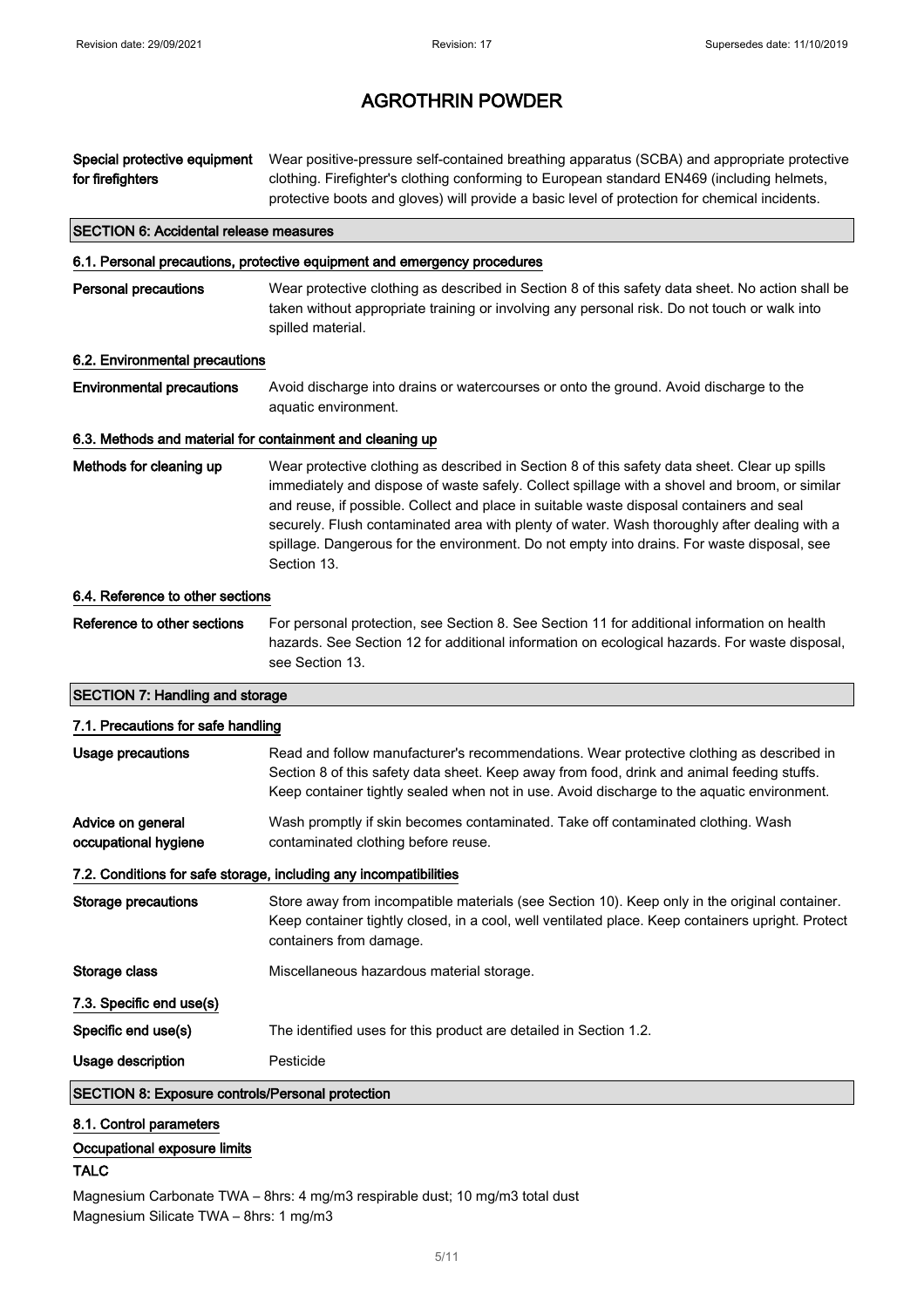### SIPERNAT 50 S

TLVs ACGI 10mg/m3 UK EH40/95 3mg/m3 respirable dust, 8 h oes, 6mg/m3 total dust oes.

#### 8.2. Exposure controls

#### Protective equipment

| Appropriate engineering<br>controls | Provide adequate ventilation. Observe any occupational exposure limits for the product or<br>ingredients.                                                                                                                                                                                                                                                                    |
|-------------------------------------|------------------------------------------------------------------------------------------------------------------------------------------------------------------------------------------------------------------------------------------------------------------------------------------------------------------------------------------------------------------------------|
| Eye/face protection                 | Safety eyewear complying with an approved standard should be used when a risk<br>assessment indicates this is necessary.                                                                                                                                                                                                                                                     |
| Hand protection                     | Wear protective gloves.                                                                                                                                                                                                                                                                                                                                                      |
| Other skin and body<br>protection   | Wear appropriate clothing to prevent repeated or prolonged skin contact.                                                                                                                                                                                                                                                                                                     |
| Hygiene measures                    | Wash after use and before eating, smoking and using the toilet. Do not eat, drink or smoke<br>when using this product.                                                                                                                                                                                                                                                       |
| <b>Respiratory protection</b>       | If ventilation is inadequate, suitable respiratory protection must be worn.                                                                                                                                                                                                                                                                                                  |
| Environmental exposure<br>controls  | Keep container tightly sealed when not in use. Emissions from ventilation or work process<br>equipment should be checked to ensure they comply with the requirements of environmental<br>protection legislation. In some cases, fume scrubbers, filters or engineering modifications to<br>the process equipment will be necessary to reduce emissions to acceptable levels. |

### SECTION 9: Physical and chemical properties

#### 9.1. Information on basic physical and chemical properties

| Appearance                                      | Dusty powder.             |
|-------------------------------------------------|---------------------------|
| Colour                                          | Grev.                     |
| Odour                                           | Slight.                   |
| Odour threshold                                 | No information available. |
| рH                                              | No information available. |
| <b>Melting point</b>                            | No information available. |
| Initial boiling point and range                 | No information available. |
| Flash point                                     | No information available. |
| <b>Evaporation rate</b>                         | No information available. |
| <b>Evaporation factor</b>                       | No information available. |
| Flammability (solid, gas)                       | No information available. |
| Upper/lower flammability or<br>explosive limits | No information available. |
| Other flammability                              | No information available. |
| Vapour pressure                                 | No information available. |
| Vapour density                                  | No information available. |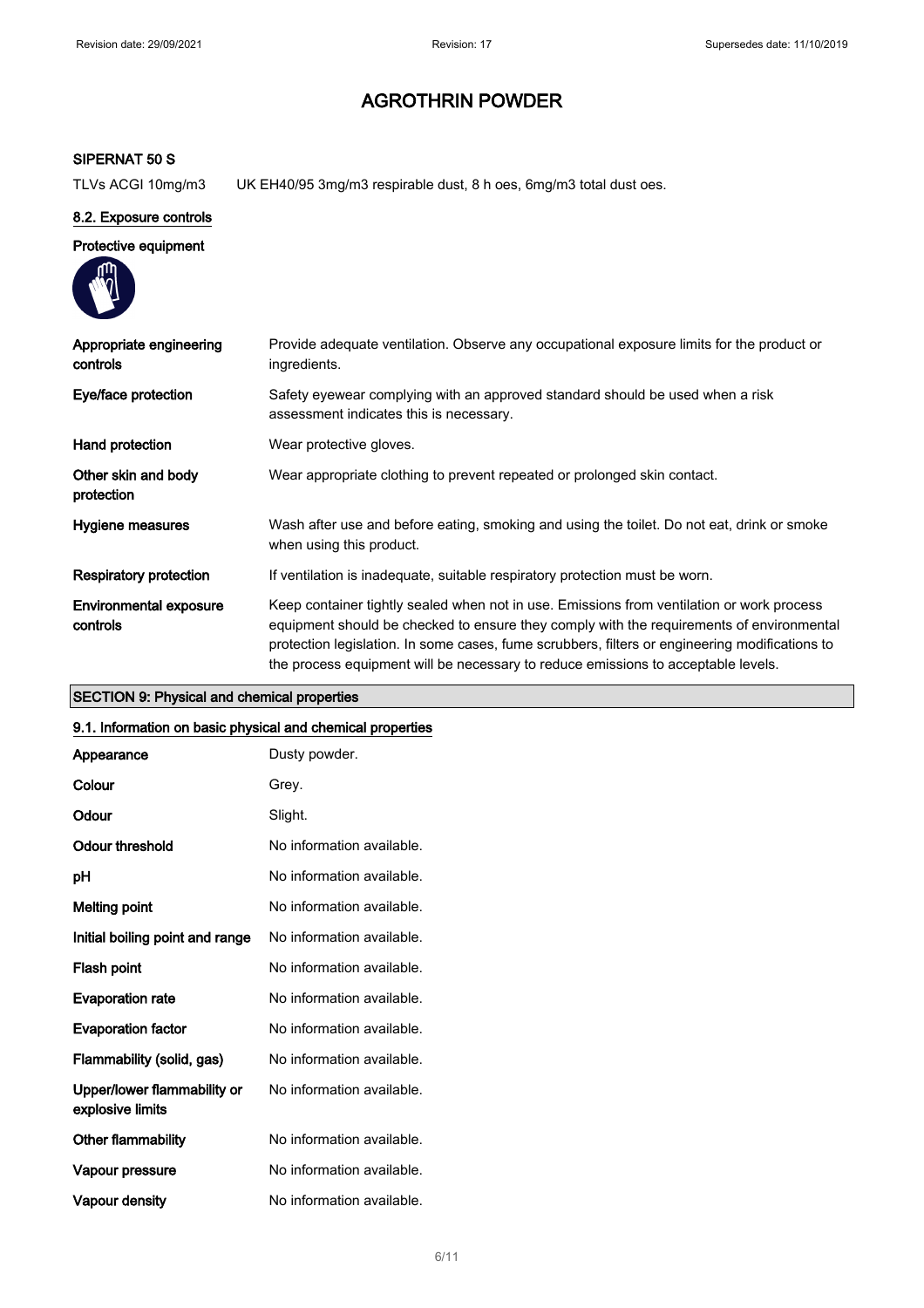| <b>Relative density</b>                                     | No information available.                                                                                                                                               |  |
|-------------------------------------------------------------|-------------------------------------------------------------------------------------------------------------------------------------------------------------------------|--|
| <b>Bulk density</b>                                         | No information available.                                                                                                                                               |  |
| Solubility(ies)                                             | Slightly soluble in water.                                                                                                                                              |  |
| <b>Partition coefficient</b>                                | No information available.                                                                                                                                               |  |
| Auto-ignition temperature                                   | No information available.                                                                                                                                               |  |
| <b>Decomposition Temperature</b>                            | No information available.                                                                                                                                               |  |
| <b>Viscosity</b>                                            | No information available.                                                                                                                                               |  |
| <b>Explosive properties</b>                                 | No information available.                                                                                                                                               |  |
| <b>Explosive under the influence</b><br>of a flame          | No information available.                                                                                                                                               |  |
| <b>Oxidising properties</b>                                 | Not determined.                                                                                                                                                         |  |
| 9.2. Other information                                      |                                                                                                                                                                         |  |
| Other information                                           | Not known.                                                                                                                                                              |  |
| <b>SECTION 10: Stability and reactivity</b>                 |                                                                                                                                                                         |  |
| 10.1. Reactivity                                            |                                                                                                                                                                         |  |
| Reactivity                                                  | See the other subsections of this section for further details.                                                                                                          |  |
| 10.2. Chemical stability                                    |                                                                                                                                                                         |  |
| <b>Stability</b>                                            | Stable at normal ambient temperatures and when used as recommended. Stable under the<br>prescribed storage conditions.                                                  |  |
| 10.3. Possibility of hazardous reactions                    |                                                                                                                                                                         |  |
| Possibility of hazardous<br>reactions                       | No potentially hazardous reactions known.                                                                                                                               |  |
| 10.4. Conditions to avoid                                   |                                                                                                                                                                         |  |
| <b>Conditions to avoid</b>                                  | There are no known conditions that are likely to result in a hazardous situation.                                                                                       |  |
| 10.5. Incompatible materials                                |                                                                                                                                                                         |  |
| Materials to avoid                                          | No specific material or group of materials is likely to react with the product to produce a<br>hazardous situation.                                                     |  |
| 10.6. Hazardous decomposition products                      |                                                                                                                                                                         |  |
| Hazardous decomposition<br>products                         | Does not decompose when used and stored as recommended. Thermal decomposition or<br>combustion products may include the following substances: Harmful gases or vapours. |  |
| <b>SECTION 11: Toxicological information</b>                |                                                                                                                                                                         |  |
| 11.1. Information on toxicological effects                  |                                                                                                                                                                         |  |
| <b>Toxicological effects</b>                                | Pyrethrins: LD50 rat (oral) 900-2000 mg/kg. LD50 rat (dermal) >1500 mg/kg. Piperonyl<br>Butoxide: LD50 rat (oral) 7500 mg/kg.                                           |  |
| Acute toxicity - oral                                       |                                                                                                                                                                         |  |
| Notes (oral LD <sub>50</sub> )                              | Based on available data the classification criteria are not met.                                                                                                        |  |
| Acute toxicity - dermal<br>Notes (dermal LD <sub>50</sub> ) | Based on available data the classification criteria are not met.                                                                                                        |  |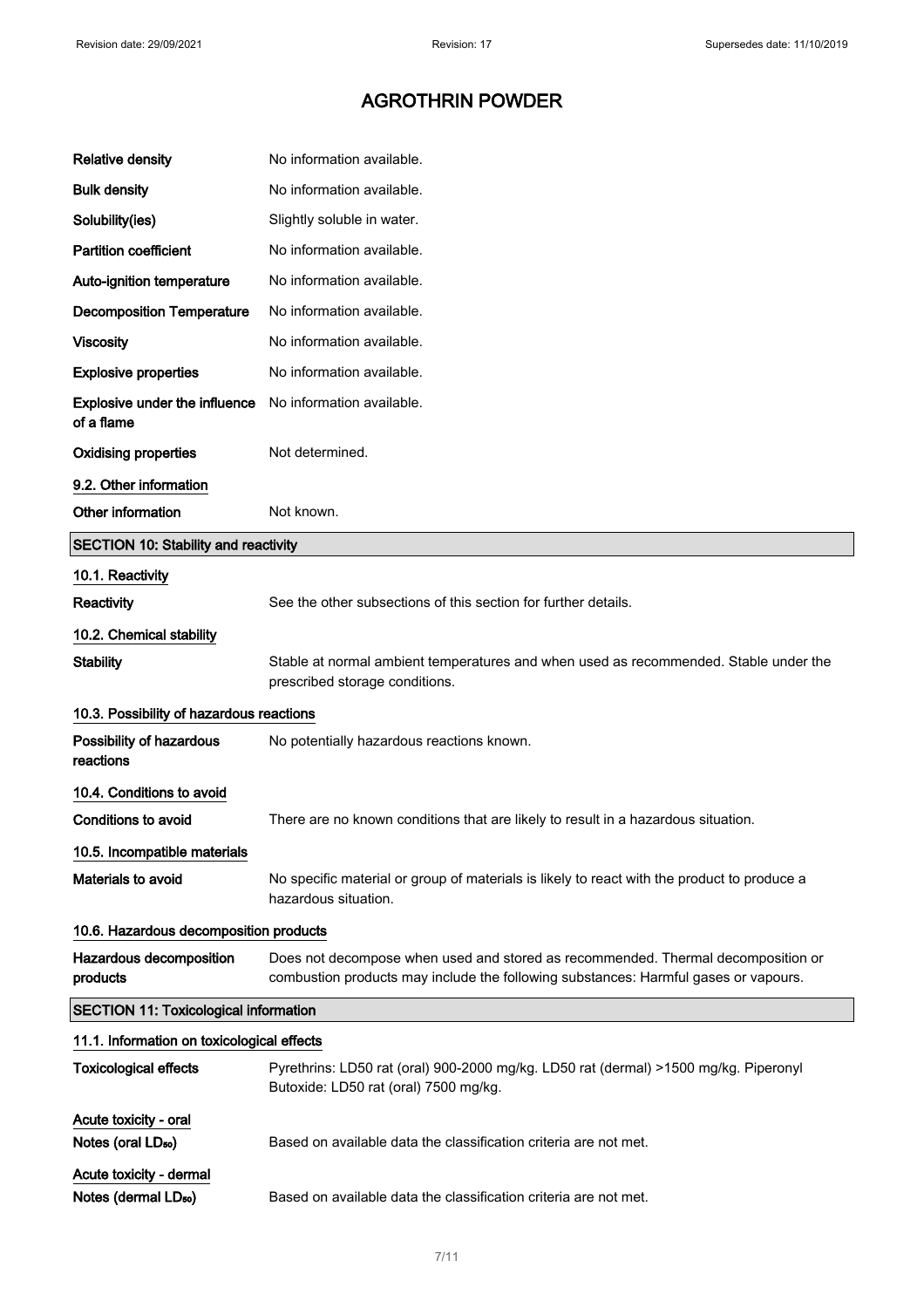$\mathbb{R}^2$ 

## AGROTHRIN POWDER

| Acute toxicity - inhalation<br>Notes (inhalation LC <sub>50</sub> )  | Based on available data the classification criteria are not met.                                               |
|----------------------------------------------------------------------|----------------------------------------------------------------------------------------------------------------|
| Skin corrosion/irritation<br>Animal data                             | Based on available data the classification criteria are not met.                                               |
| Serious eye damage/irritation                                        |                                                                                                                |
| Serious eye damage/irritation                                        | Based on available data the classification criteria are not met.                                               |
| <b>Respiratory sensitisation</b><br><b>Respiratory sensitisation</b> | Based on available data the classification criteria are not met.                                               |
| Skin sensitisation<br><b>Skin sensitisation</b>                      | Based on available data the classification criteria are not met.                                               |
| Germ cell mutagenicity<br>Genotoxicity - in vitro                    | Based on available data the classification criteria are not met.                                               |
| Carcinogenicity<br>Carcinogenicity                                   | Based on available data the classification criteria are not met.                                               |
| <b>IARC</b> carcinogenicity                                          | None of the ingredients are listed or exempt.                                                                  |
| Reproductive toxicity<br>Reproductive toxicity - fertility           | Based on available data the classification criteria are not met.                                               |
| Reproductive toxicity -<br>development                               | Based on available data the classification criteria are not met.                                               |
| Specific target organ toxicity - single exposure                     |                                                                                                                |
| STOT - single exposure                                               | Not classified as a specific target organ toxicant after a single exposure.                                    |
| Specific target organ toxicity - repeated exposure                   |                                                                                                                |
| STOT - repeated exposure                                             | Not classified as a specific target organ toxicant after repeated exposure.                                    |
| <b>Aspiration hazard</b><br>Aspiration hazard                        | Not relevant. Solid.                                                                                           |
| <b>General information</b>                                           | The severity of the symptoms described will vary dependent on the concentration and the<br>length of exposure. |
| Inhalation                                                           | No specific symptoms known.                                                                                    |
| Ingestion                                                            | No specific symptoms known.                                                                                    |
| Skin contact                                                         | Prolonged contact may cause dryness of the skin.                                                               |
| Eye contact                                                          | No specific symptoms known.                                                                                    |
| Route of exposure                                                    | Ingestion Inhalation Skin and/or eye contact                                                                   |
| <b>Target organs</b>                                                 | No specific target organs known.                                                                               |
| <b>SECTION 12: Ecological information</b>                            |                                                                                                                |
| <b>Ecotoxicity</b>                                                   | Toxic to aquatic life with long lasting effects.                                                               |
| 12.1. Toxicity                                                       |                                                                                                                |
| <b>Toxicity</b>                                                      | Aquatic Chronic 2 - H411 Toxic to aquatic life with long lasting effects.                                      |
| 12.2. Persistence and degradability                                  |                                                                                                                |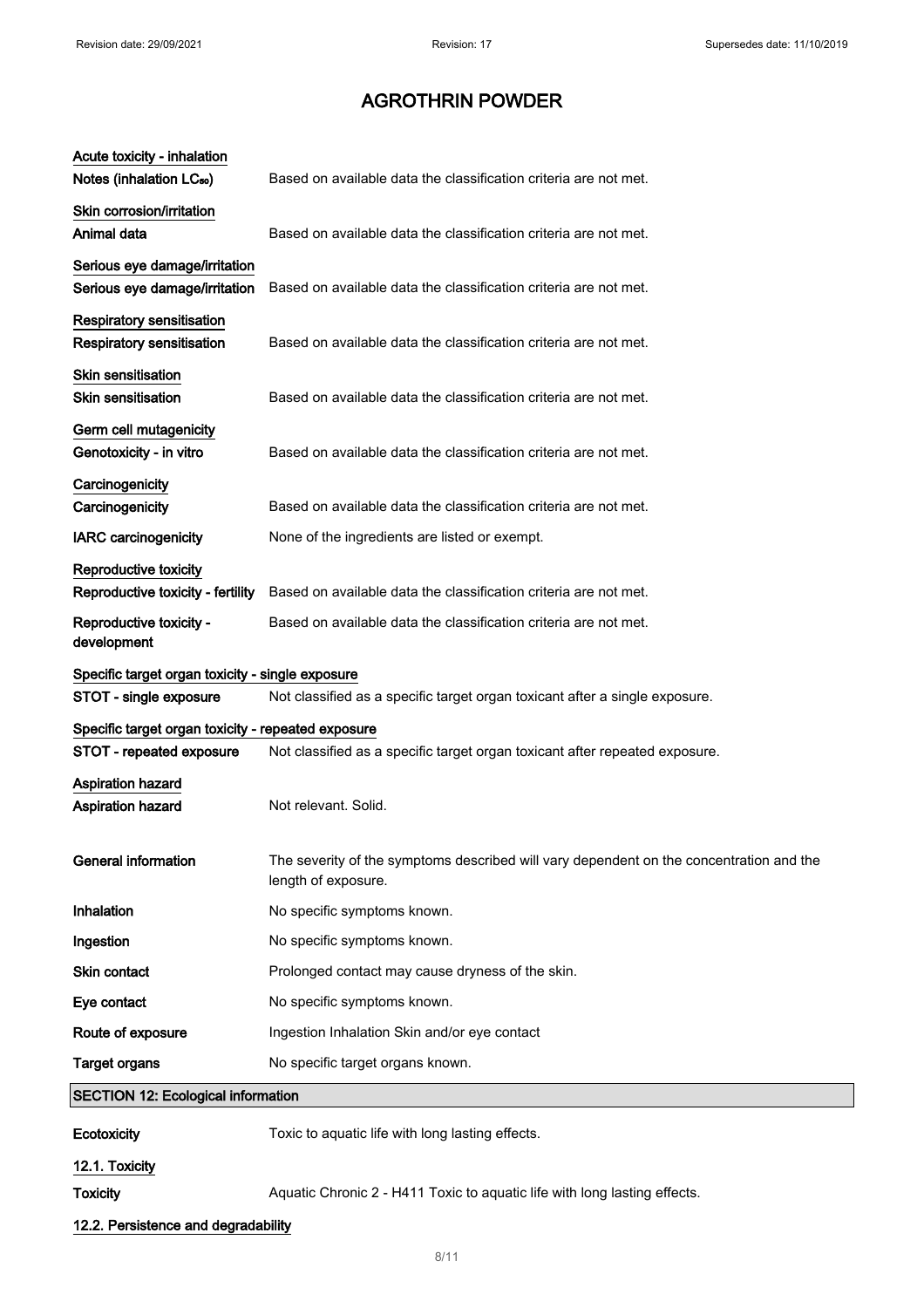Persistence and degradability The degradability of the product is not known.

| 12.3. Bioaccumulative potential            |                                                                                                                                                                                                                                                                                                                                                                                                                                                                                                                           |
|--------------------------------------------|---------------------------------------------------------------------------------------------------------------------------------------------------------------------------------------------------------------------------------------------------------------------------------------------------------------------------------------------------------------------------------------------------------------------------------------------------------------------------------------------------------------------------|
| <b>Bioaccumulative potential</b>           | No data available on bioaccumulation.                                                                                                                                                                                                                                                                                                                                                                                                                                                                                     |
| <b>Partition coefficient</b>               | No information available.                                                                                                                                                                                                                                                                                                                                                                                                                                                                                                 |
| 12.4. Mobility in soil                     |                                                                                                                                                                                                                                                                                                                                                                                                                                                                                                                           |
| <b>Mobility</b>                            | No data available.                                                                                                                                                                                                                                                                                                                                                                                                                                                                                                        |
| 12.5. Results of PBT and vPvB assessment   |                                                                                                                                                                                                                                                                                                                                                                                                                                                                                                                           |
| 12.6. Other adverse effects                |                                                                                                                                                                                                                                                                                                                                                                                                                                                                                                                           |
| Other adverse effects                      | None known.                                                                                                                                                                                                                                                                                                                                                                                                                                                                                                               |
| <b>Toxicity of ingredients</b>             |                                                                                                                                                                                                                                                                                                                                                                                                                                                                                                                           |
| <b>SECTION 13: Disposal considerations</b> |                                                                                                                                                                                                                                                                                                                                                                                                                                                                                                                           |
| 13.1. Waste treatment methods              |                                                                                                                                                                                                                                                                                                                                                                                                                                                                                                                           |
| <b>General information</b>                 | The generation of waste should be minimised or avoided wherever possible. Reuse or recycle<br>products wherever possible. This material and its container must be disposed of in a safe<br>way. When handling waste, the safety precautions applying to handling of the product should<br>be considered. Care should be taken when handling emptied containers that have not been<br>thoroughly cleaned or rinsed out. Empty containers or liners may retain some product<br>residues and hence be potentially hazardous. |
| <b>Disposal methods</b>                    | Do not empty into drains.                                                                                                                                                                                                                                                                                                                                                                                                                                                                                                 |
| <b>SECTION 14: Transport information</b>   |                                                                                                                                                                                                                                                                                                                                                                                                                                                                                                                           |
| 14.1. UN number                            |                                                                                                                                                                                                                                                                                                                                                                                                                                                                                                                           |
| UN No. (ADR/RID)                           | 3077                                                                                                                                                                                                                                                                                                                                                                                                                                                                                                                      |
| UN No. (IMDG)                              | 3077                                                                                                                                                                                                                                                                                                                                                                                                                                                                                                                      |
| UN No. (ICAO)                              | 3077                                                                                                                                                                                                                                                                                                                                                                                                                                                                                                                      |
| UN No. (ADN)                               | 3077                                                                                                                                                                                                                                                                                                                                                                                                                                                                                                                      |
| 14.2. UN proper shipping name              |                                                                                                                                                                                                                                                                                                                                                                                                                                                                                                                           |
| Proper shipping name<br>(ADR/RID)          | ENVIRONMENTALLY HAZARDOUS SUBSTANCE, SOLID, N.O.S. (CONTAINS<br>Chrysanthemum cinerariaefolium extract, Piperonyl Butoxide and Butylated Hydroxy toluene)                                                                                                                                                                                                                                                                                                                                                                 |
| Proper shipping name (IMDG)                | ENVIRONMENTALLY HAZARDOUS SUBSTANCE, SOLID, N.O.S. (CONTAINS<br>Chrysanthemum cinerariaefolium extract, Piperonyl Butoxide and Butylated Hydroxy toluene)                                                                                                                                                                                                                                                                                                                                                                 |
| Proper shipping name (ICAO)                | ENVIRONMENTALLY HAZARDOUS SUBSTANCE, SOLID, N.O.S. (CONTAINS<br>Chrysanthemum cinerariaefolium extract, Piperonyl Butoxide and Butylated Hydroxy toluene)                                                                                                                                                                                                                                                                                                                                                                 |
| Proper shipping name (ADN)                 | ENVIRONMENTALLY HAZARDOUS SUBSTANCE, SOLID, N.O.S. (CONTAINS<br>Chrysanthemum cinerariaefolium extract, Piperonyl Butoxide and Butylated Hydroxy toluene)                                                                                                                                                                                                                                                                                                                                                                 |
| 14.3. Transport hazard class(es)           |                                                                                                                                                                                                                                                                                                                                                                                                                                                                                                                           |
| <b>ADR/RID class</b>                       | 9                                                                                                                                                                                                                                                                                                                                                                                                                                                                                                                         |
| <b>ADR/RID classification code</b>         | M7                                                                                                                                                                                                                                                                                                                                                                                                                                                                                                                        |
| <b>ADR/RID label</b>                       | 9                                                                                                                                                                                                                                                                                                                                                                                                                                                                                                                         |
| <b>IMDG class</b>                          | 9                                                                                                                                                                                                                                                                                                                                                                                                                                                                                                                         |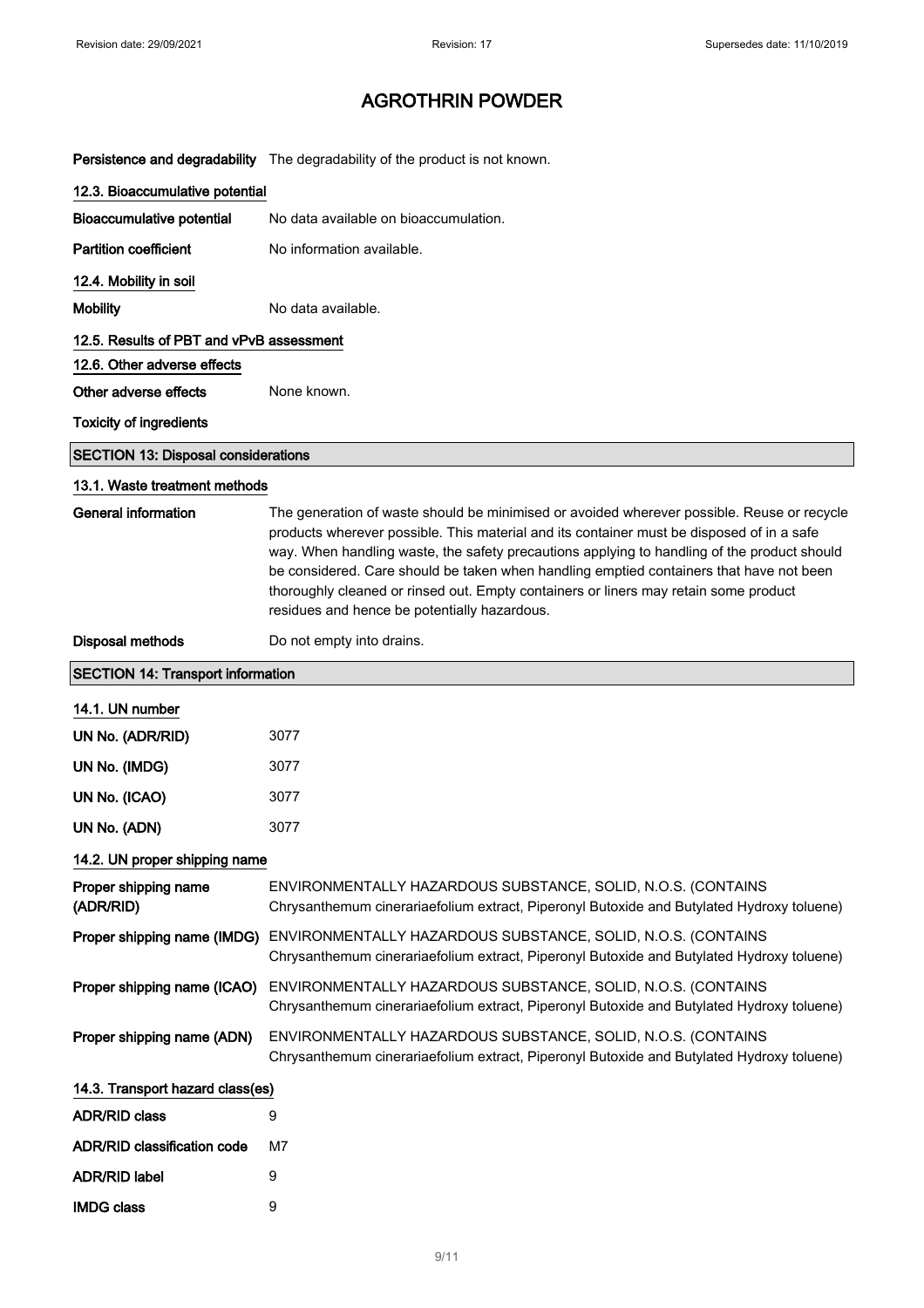| <b>ICAO class/division</b> |  |
|----------------------------|--|
|                            |  |

| <b>ADN class</b> |  |
|------------------|--|
|                  |  |

### Transport labels



### 14.4. Packing group

| <b>ADR/RID packing group</b> | Ш |
|------------------------------|---|
| <b>IMDG packing group</b>    | Ш |
| ICAO packing group           | Ш |
| ADN packing group            | ш |

### 14.5. Environmental hazards

Environmentally hazardous substance/marine pollutant



#### 14.6. Special precautions for user

| <b>EmS</b>                                       | F-A. S-F                                                                 |
|--------------------------------------------------|--------------------------------------------------------------------------|
| ADR transport category                           | 3                                                                        |
| <b>Emergency Action Code</b>                     | 2Z                                                                       |
| <b>Hazard Identification Number</b><br>(ADR/RID) | 90                                                                       |
| Tunnel restriction code                          | $(-)$                                                                    |
|                                                  | 14.7. Transport in bulk according to Annex II of MARPOL and the IBC Code |

### Transport in bulk according to Not applicable. Annex II of MARPOL 73/78

and the IBC Code

### SECTION 15: Regulatory information

|                             | 15.1. Safety, health and environmental regulations/legislation specific for the substance or mixture |
|-----------------------------|------------------------------------------------------------------------------------------------------|
| <b>National regulations</b> | Health and Safety at Work etc. Act 1974 (as amended).                                                |
|                             | The Carriage of Dangerous Goods and Use of Transportable Pressure Equipment                          |
|                             | Regulations 2009 (SI 2009 No. 1348) (as amended) ["CDG 2009"].                                       |
|                             | EH40/2005 Workplace exposure limits.                                                                 |
| EU legislation              | Regulation (EC) No 1907/2006 of the European Parliament and of the Council of 18                     |
|                             | December 2006 concerning the Registration, Evaluation, Authorisation and Restriction of              |
|                             | Chemicals (REACH) (as amended).                                                                      |
|                             | Commission Regulation (EU) No 2015/830 of 28 May 2015.                                               |
|                             | Regulation (EC) No 1272/2008 of the European Parliament and of the Council of 16                     |
|                             | December 2008 on classification, labelling and packaging of substances and mixtures (as<br>amended). |

### 15.2. Chemical safety assessment